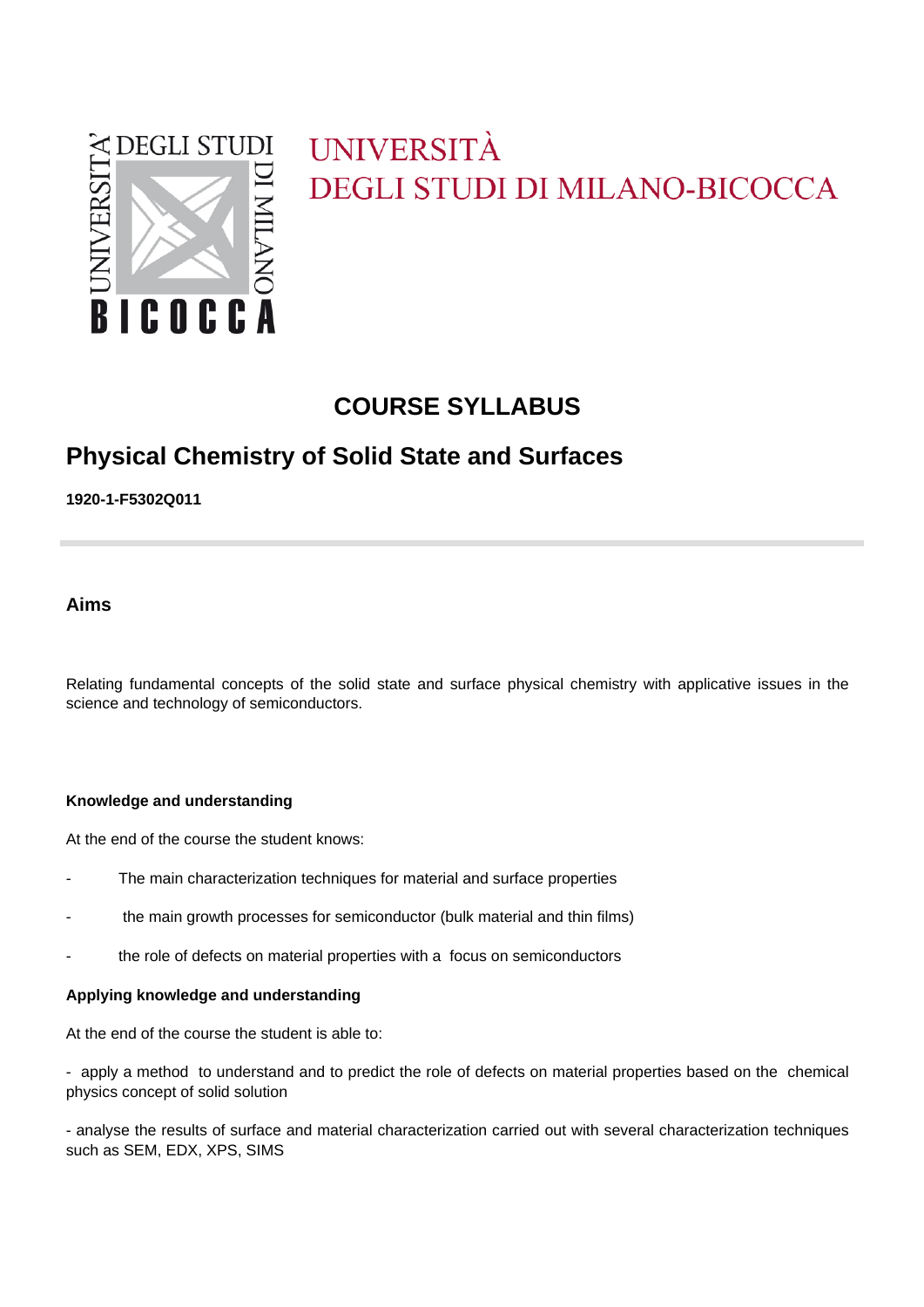- know that any growth techniques could introduces defects which can modified the material properties and the device related performances

-recognise the role and the importance of the defects in material science

#### **Making judgements**

At the end of the course the student is able to:

- choose the best growth method and characterization techniques to be used according to the properties and functionality of the material he/she wants to have or to investigate

- avoid any contamination sources or to control them

#### **Communication skills**

The student will be able to describe and to explain orally with a suitable language the subjects of the class and to sustain a contradictory on the basis of judgment abilities developed autonomously on class topics

#### **Learning skills**

The student will be able to apply the acquired knowledge to contexts different from those presented during the course, and to understand the topics covered in the scientific literature concerning the defectivity in the materials, as well al the complex relationship among the growth processes and the material properties.

### **Contents**

**.**

Importance of defects on material properties, mainly in semiconductors. Elements of physical chemistry of surfaces. Adsorption phenomena: physisorption and chemisorption. Principal methods and techniques of Surface Characterization. Growth techniques of massive materials and thin film deposition procedures. Correlation of properties, defects and growth techniques

### **Detailed program**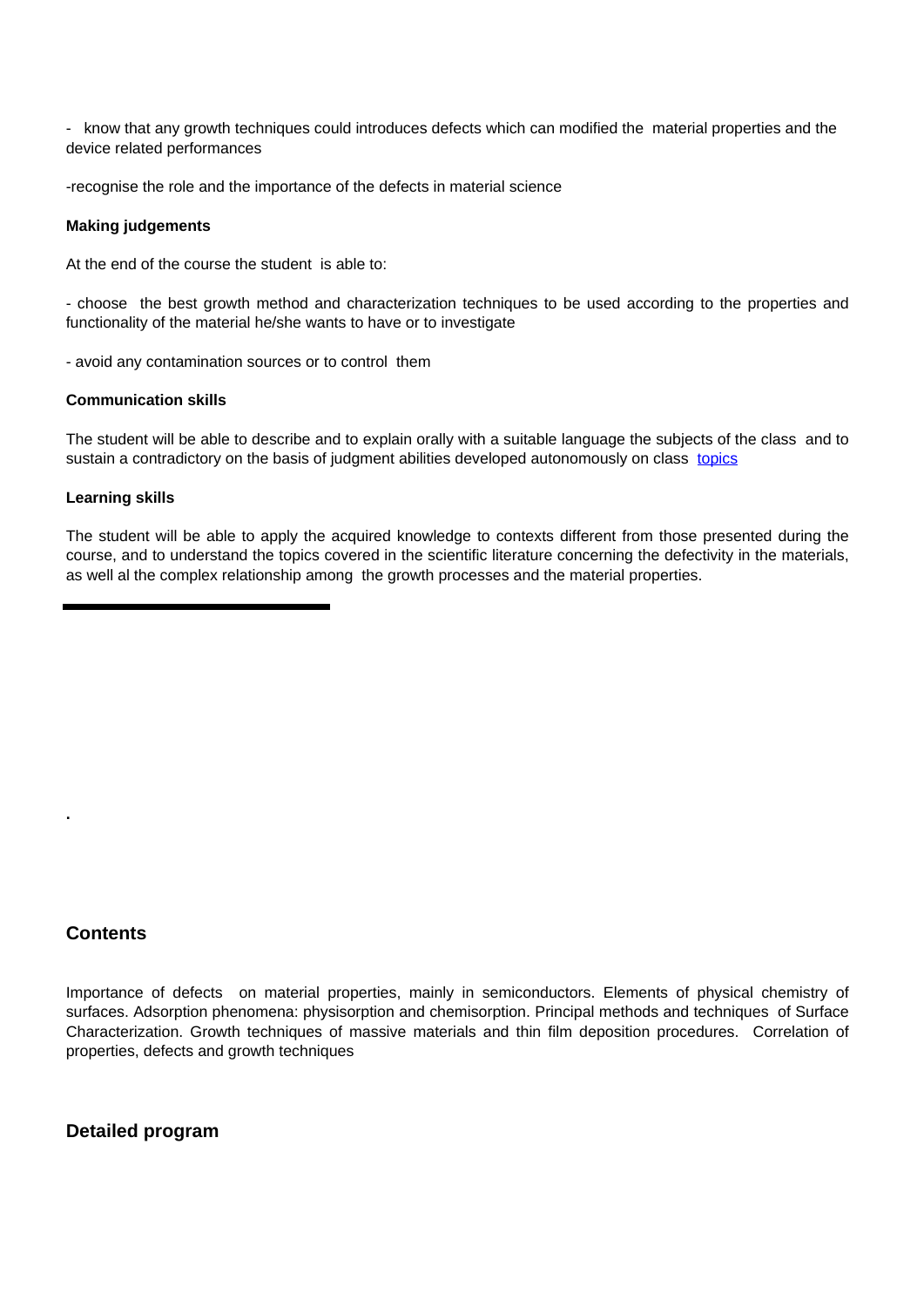Defects in solids : Point and extended defects (dislocations, grain boundaries, antiphase domains, stacking fault) and their interactions. Elements of surface crystallography. Surface relaxation and reconstruction in vacuum. Surfaces of solids: estimate of surface energies and free energies. Adsorption phenomena: Langmuir adsorption isotherm, thermodynamics of adsorption. Physisorption: models, rates Chemisorption: molecular view, isotherms, kinetics. Principal methods and techniques of Surface Characterization ad defectulity characterization (SEM XPS, AUGER, SIMS, DLTS , BET methods). Growth techniques of massive materials . General aspects of thin film deposition procedures and main thin film deposition techniques and relationships with material defectuality. Several case studies will be discussed for each topic

# **Prerequisites**

Main Physical Chemistry I and Materials Science topics in 1st cycle bachelor's degree programs

# **Teaching form**

Standard lessons supplemented by supporting multimedia tools functional to a better understanding of the practical aspects

### **Textbook and teaching resource**

- S. Eliot The Physics and Chemistry of solids Wiley
- J. D. Plummer , M.D. Deal, P.B. Griffin Silicon VLSI Technology Prentice Hall
- J. B. Hudson Surface science an introduction
- A. W. Adamson, A.P. Gast Physical Chemistry of Surfaces 6<sup>th</sup> ed. Wiley

All these books should be available in the UNIMIB library